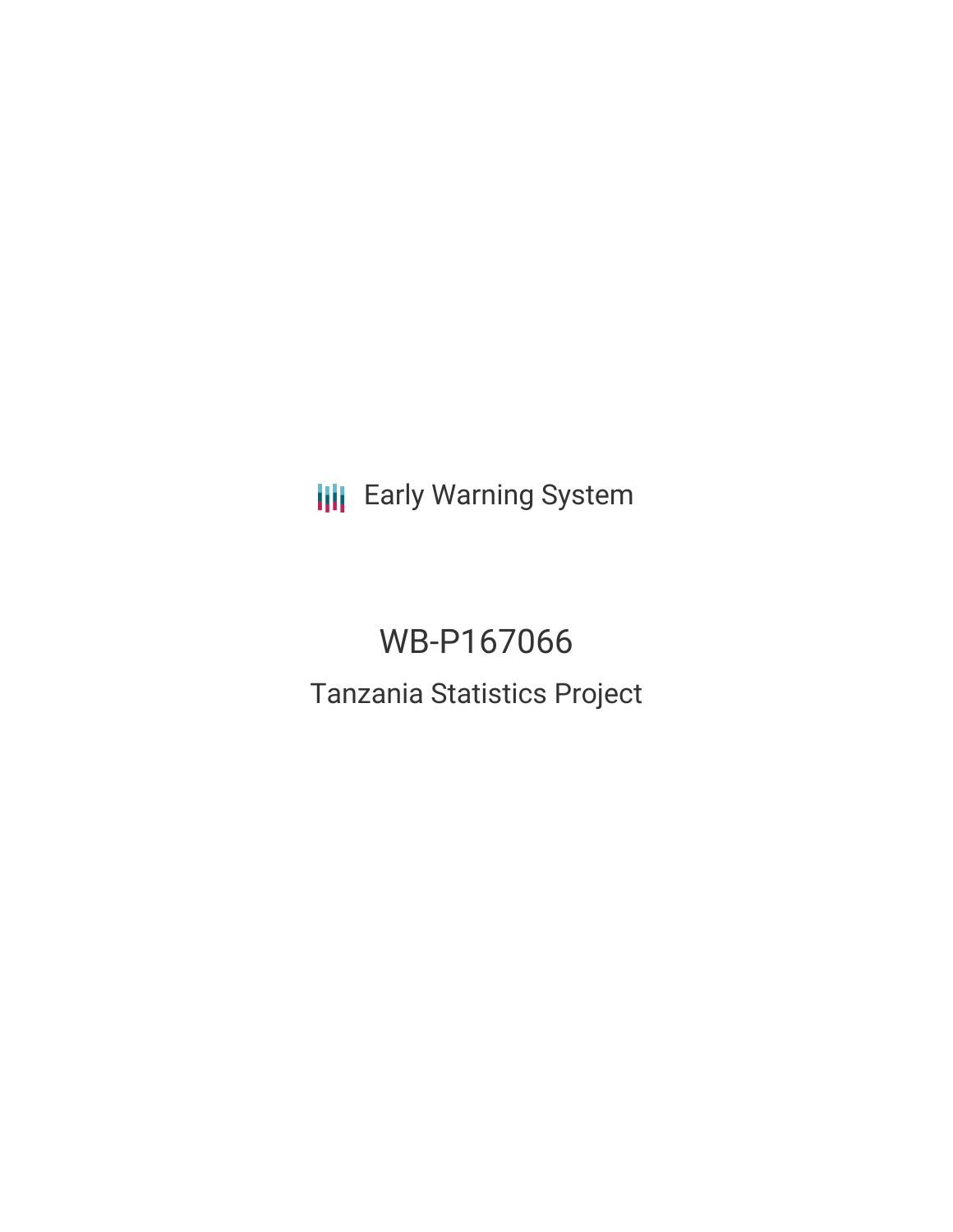

### **Quick Facts**

| <b>Countries</b>               | Tanzania             |
|--------------------------------|----------------------|
| <b>Financial Institutions</b>  | World Bank (WB)      |
| <b>Bank Risk Rating</b>        | B                    |
| <b>Borrower</b>                | Republic of Tanzania |
| <b>Sectors</b>                 | Law and Government   |
| <b>Investment Amount (USD)</b> | $$50.00$ million     |
| <b>Project Cost (USD)</b>      | \$50.00 million      |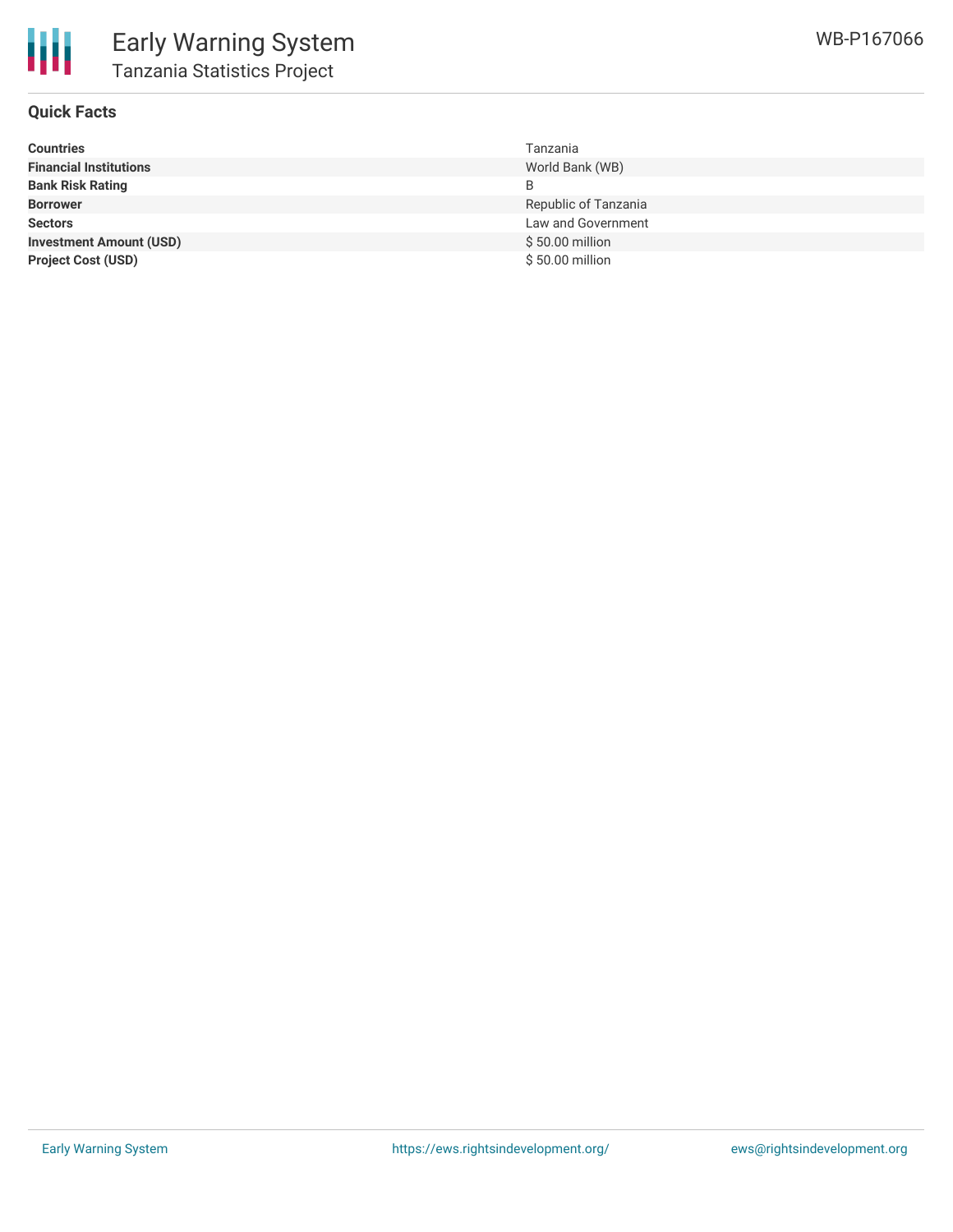



## **Project Description**

No project information available at the time of disclosure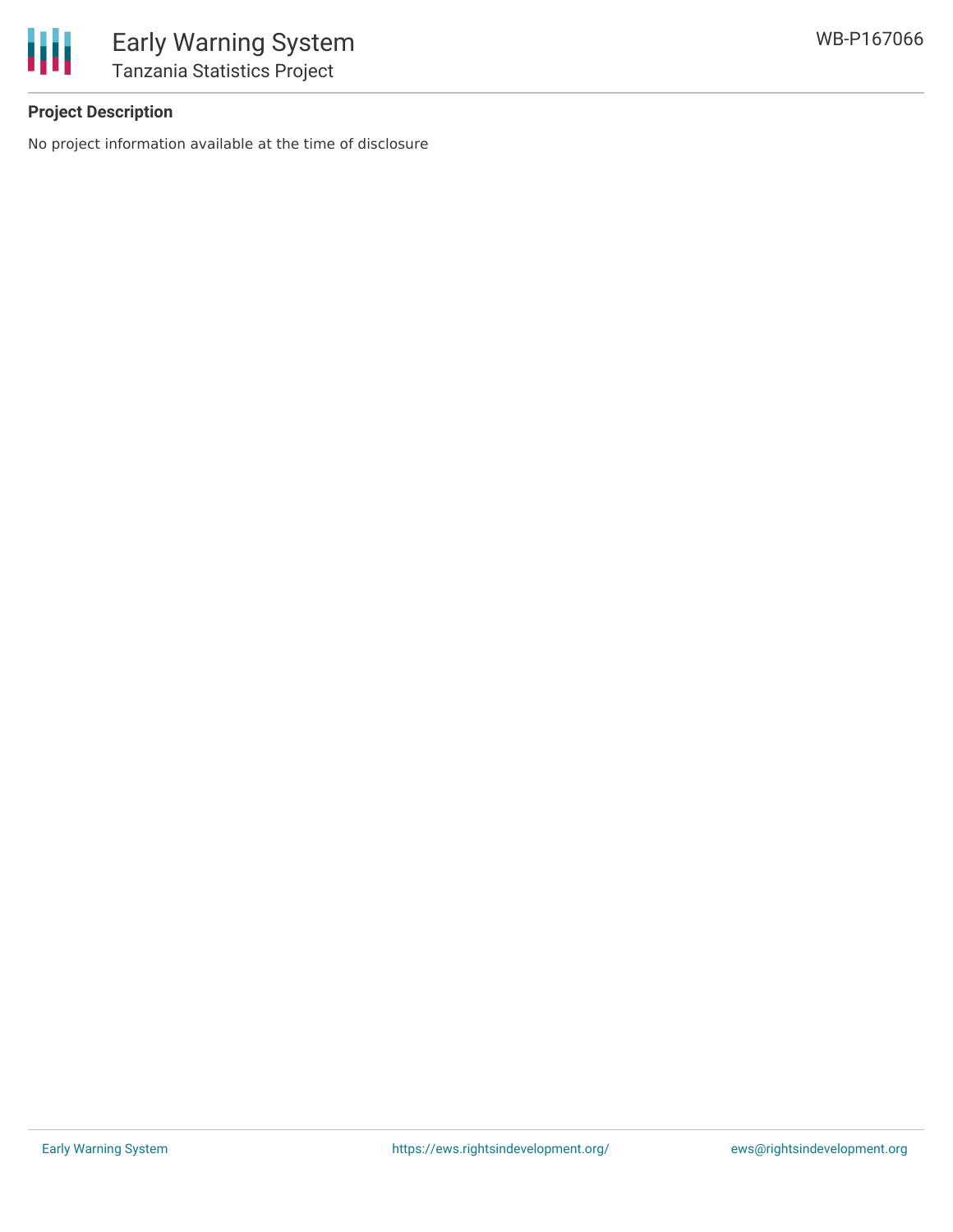#### **Investment Description**

World Bank (WB)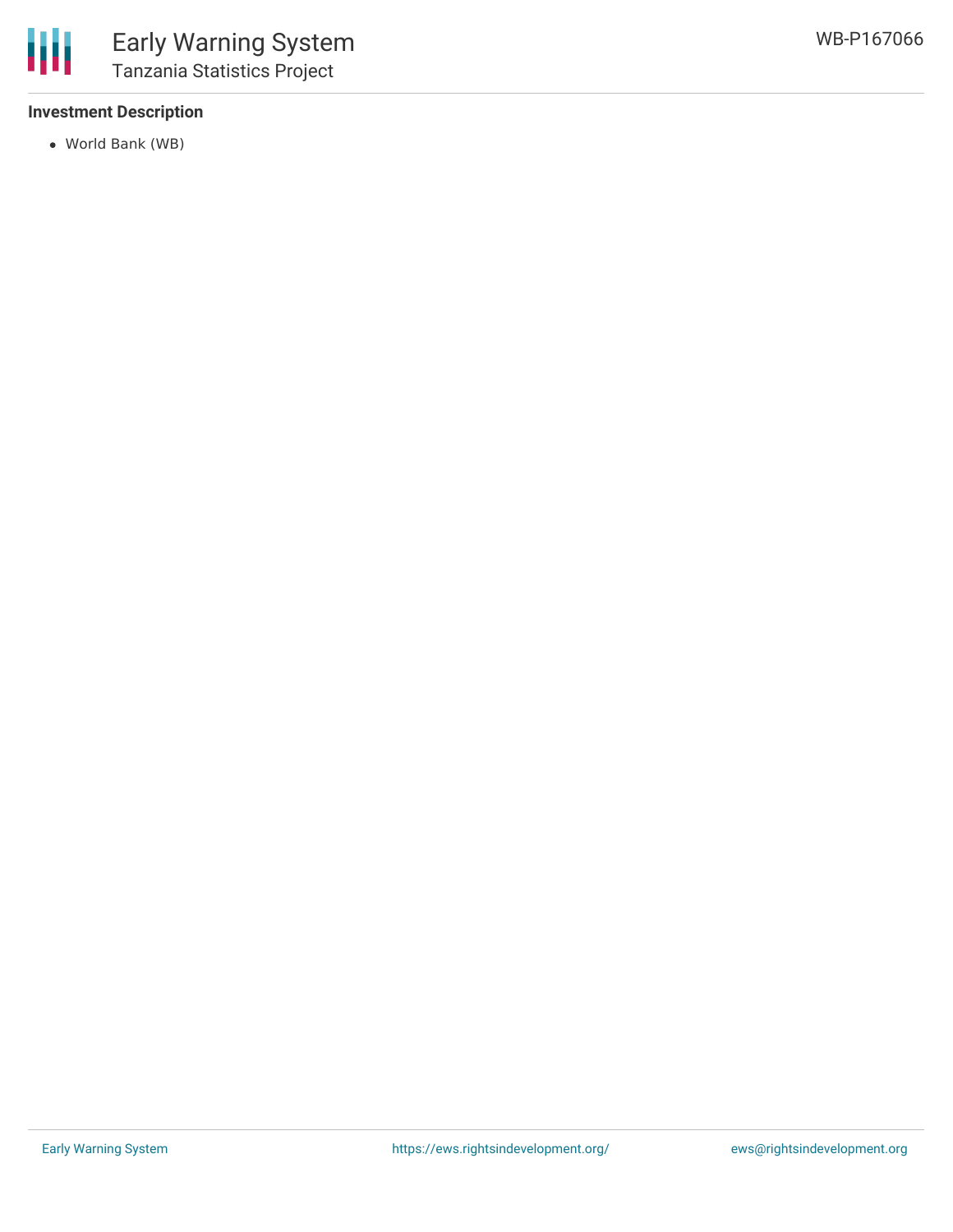# **Contact Information**

No contact information provided at the time of disclosure

ACCOUNTABILITY MECHANISM OF WORLD BANK

The World Bank Inspection Panel is the independent complaint mechanism and fact-finding body for people who believe they are likely to be, or have been, adversely affected by a World Bank-financed project. If you submit a complaint to the Inspection Panel, they may investigate to assess whether the World Bank is following its own policies and procedures for preventing harm to people or the environment. You can contact the Inspection Panel or submit a complaint by emailing ipanel@worldbank.org. You can learn more about the Inspection Panel and how to file a complaint at: http://ewebapps.worldbank.org/apps/ip/Pages/Home.aspx.